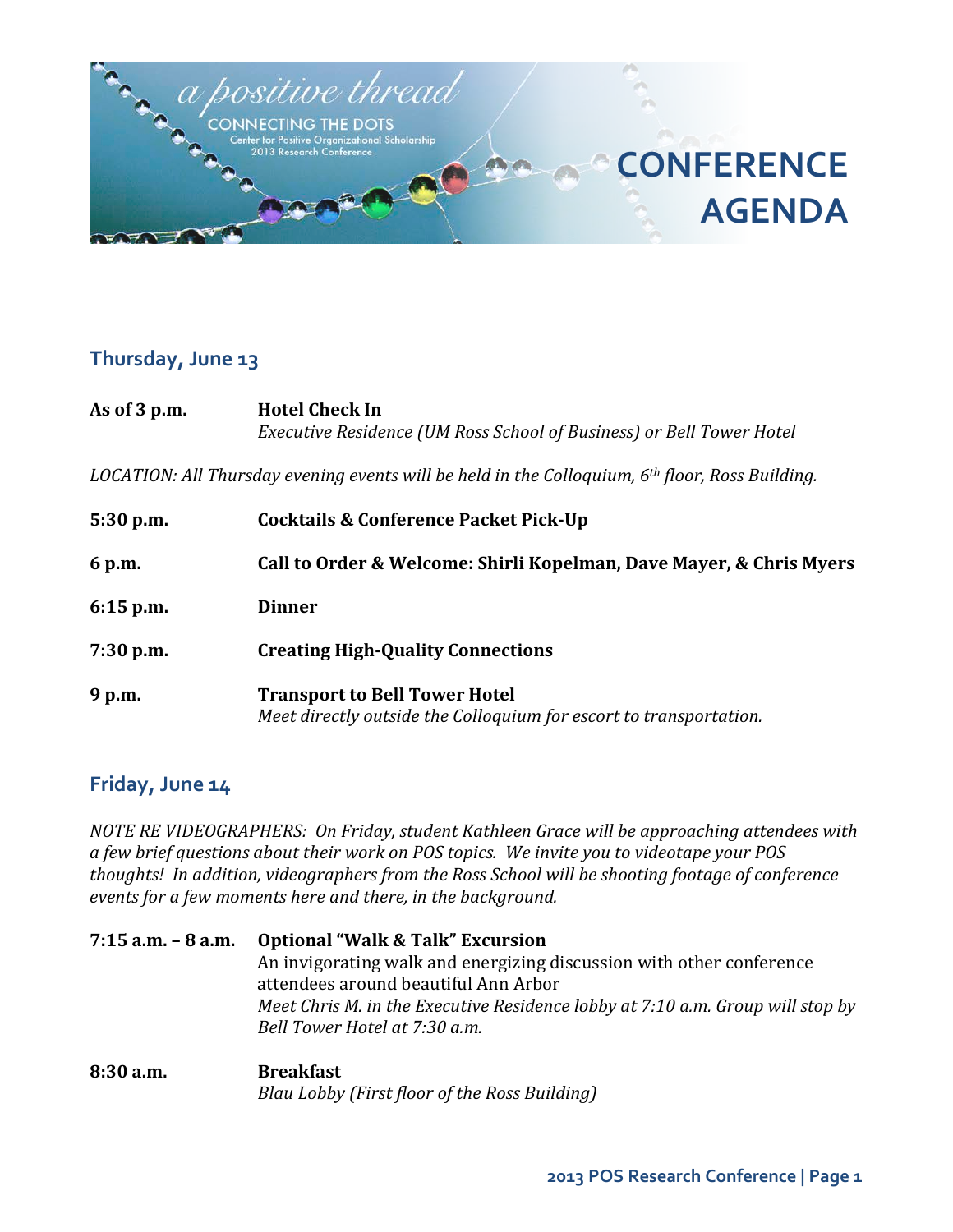| 9 a.m.      | Call to Order by Dave Mayer and Introduction of Winners of the 2012<br><b>Best Paper in POS Award by Wayne Baker</b><br>Blau Lobby (First floor of the Ross Building)                                                                            |                                                                    |  |
|-------------|--------------------------------------------------------------------------------------------------------------------------------------------------------------------------------------------------------------------------------------------------|--------------------------------------------------------------------|--|
| $9:15$ a.m. | Keynote Session by 2012 Best Paper in POS Award Co-Winners:<br>• Scott Sonenshein (with U. Dholakia)<br>• Michael Cole & Bernd Vogel (with H. Bruch)<br>Blau Lobby (First floor of the Ross Building)                                            |                                                                    |  |
| 10:30 a.m.  | "Refreshments & Research" Break & Poster Session<br>See Poster Program for list of Presenters<br>Blau Lobby (First floor of the Ross Building)                                                                                                   |                                                                    |  |
| 11:45 a.m.  | Visioning the Next Generation of the POS Movement: Seeding Session<br>& Discussions over Lunch<br>Various Locations (Pick up a boxed lunch in and take it to breakout rooms,<br>listed on FRIDAY GROUP SESSIONS handout in conference folder)    |                                                                    |  |
| $1:30$ p.m. | <b>Reconvene and Report Out</b><br>Blau Lobby (First floor of the Ross Building)                                                                                                                                                                 |                                                                    |  |
| 2 p.m.      | <b>Connecting Communities: Research Sessions (Conceptual Overlap and</b><br>Insights)<br>Introduction in Blau Auditorium; Sessions in various locations (See FRIDAY<br><b>GROUP SESSIONS</b> handout in conference folder for group assignments) |                                                                    |  |
|             | <b>Topic</b>                                                                                                                                                                                                                                     | Room                                                               |  |
|             | <b>Culture &amp; Innovation</b>                                                                                                                                                                                                                  | R5020 (5th floor)                                                  |  |
|             | Diversity                                                                                                                                                                                                                                        | R1238 (1st floor)                                                  |  |
|             | Energy & Well-being                                                                                                                                                                                                                              | R3010 (3rd floor)                                                  |  |
|             | Identity                                                                                                                                                                                                                                         | R6320 (6th floor)                                                  |  |
|             | Leadership                                                                                                                                                                                                                                       | R6325 (6th floor)                                                  |  |
|             | Meaning<br><b>Organizing Processes</b>                                                                                                                                                                                                           | R4020 (4th floor)<br>R1226 (1st floor)                             |  |
|             | Relationships                                                                                                                                                                                                                                    | R1216 (1st floor)                                                  |  |
|             | Values & Strength                                                                                                                                                                                                                                | R1218 (1st floor)                                                  |  |
| 3 p.m.      | <b>Methods and the Publication Process)</b>                                                                                                                                                                                                      | <b>Connecting Communities: Development Sessions (POS Research</b>  |  |
|             |                                                                                                                                                                                                                                                  | Various Locations (See FRIDAY GROUP SESSIONS handout in conference |  |
|             | folder for information on each session)                                                                                                                                                                                                          |                                                                    |  |
|             | <b>Topic</b>                                                                                                                                                                                                                                     | Room                                                               |  |
|             | Experiments                                                                                                                                                                                                                                      | R5020 (5th floor)                                                  |  |
|             | <b>Field Studies</b>                                                                                                                                                                                                                             | R6325 (6th floor)                                                  |  |
|             | <b>Qualitative Methods</b>                                                                                                                                                                                                                       | R4020 (4th floor)                                                  |  |
|             | <b>Alternate Methods</b>                                                                                                                                                                                                                         | R6320 (6th floor)                                                  |  |
|             | <b>Editor Session</b>                                                                                                                                                                                                                            | R0420 (Lower Level)                                                |  |
|             | <b>Coauthor Mingling</b>                                                                                                                                                                                                                         | Winter Garden (1st floor (carpeted area))                          |  |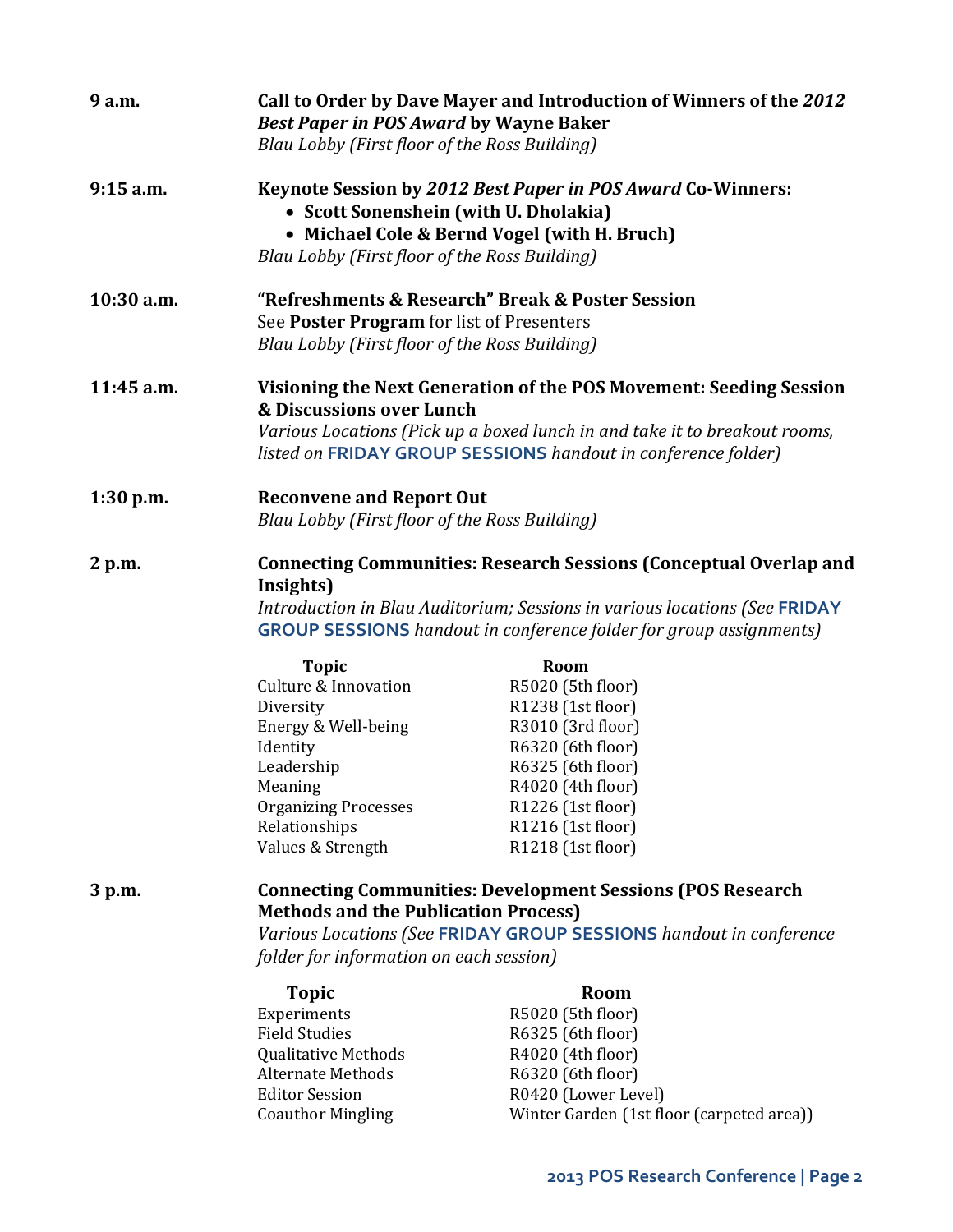| $3:45$ p.m. | <b>Conference Photo</b><br>Winter Garden (1st floor (carpeted area) of Ross Building)<br>"Refreshments & Research" Break & Poster Session II<br>Blau Lobby & Patio (First floor of the Ross Building)<br>See POSTER PROGRAM handout in conference folder for list of presenters |  |
|-------------|---------------------------------------------------------------------------------------------------------------------------------------------------------------------------------------------------------------------------------------------------------------------------------|--|
| 4 p.m.      |                                                                                                                                                                                                                                                                                 |  |
| $5:15$ p.m. | <b>Free time</b>                                                                                                                                                                                                                                                                |  |
| $6:15$ p.m. | Meet for escort to dinner<br>Meet in the Lobby of the Executive Residence (escort: Chris Myers) or the Bell<br>Tower (escort: Marc Lavine) to walk to dinner location                                                                                                           |  |
| 6:30 p.m.   | Dinner & Top of the Park<br>Hussey Room (2 <sup>nd</sup> floor, Michigan League)                                                                                                                                                                                                |  |

# **Saturday, June 15**

| $7:30$ a.m. | Optional POS Visioning Follow Up Session: "Next Steps" |
|-------------|--------------------------------------------------------|
|             | <i>R6320</i>                                           |

*LOCATION: All Saturday events are in the Colloquium, 6th floor of the Ross Building*

| 8:30 a.m.    | <b>Breakfast</b>                                                                              |
|--------------|-----------------------------------------------------------------------------------------------|
| 9 a.m.       | <b>Call to Order by Chris Myers</b>                                                           |
| $9:15$ a.m.  | <b>Research Briefs ("Best Posters"):</b><br>• Shelley Brickson<br>• Ryan Quinn<br>• Erin Reid |
| 10 a.m.      | <b>Break</b>                                                                                  |
| $10:15$ a.m. | <b>Putting Connections into Action</b>                                                        |
| $11:30$ a.m. | <b>Reconvene and Report Out</b>                                                               |
| $12:15$ p.m. | <b>Lunch and Closing</b>                                                                      |
| 1 p.m.       | <b>Departure</b>                                                                              |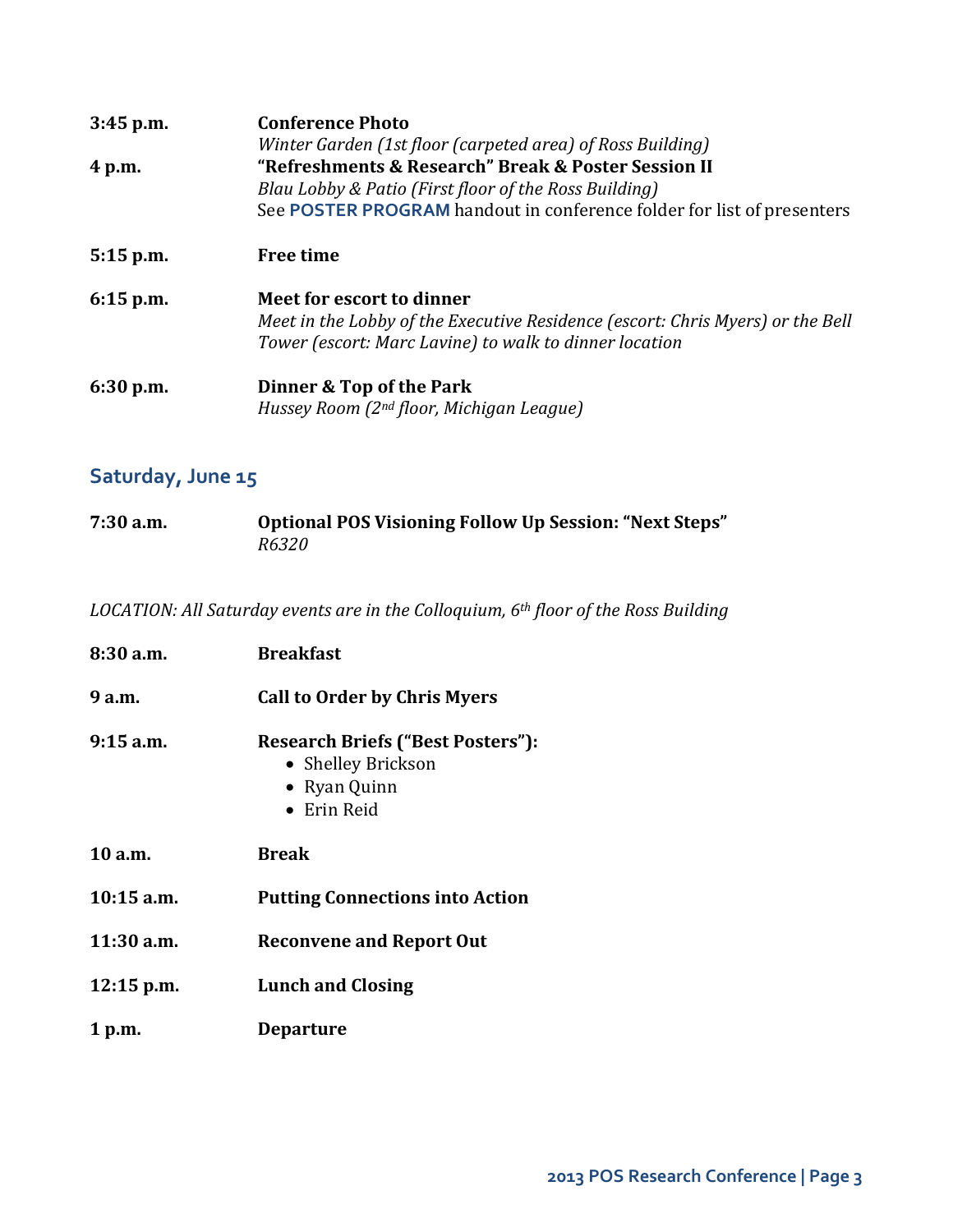

## **Information**

**Conference Website [http://www.pos2013conference.org](http://www.pos2013conference.org/)**

**Contact Genel Frye (Friday; Saturday until 11 a.m.) Cell phone: (734) 474-3338 Email[: gfrye@umich.edu](mailto:gfrye@umich.edu)**

> **Janet Max (Thursday; Saturday as of 11 a.m.) Cell phone: (734) 546-3455 Email[: jmax@umich.edu](mailto:jmax@umich.edu)**

### **Internet Access**

| <b>UM-Affiliated</b>     | Please log on to <b>RossWirelessUM</b> and enter your Kerberos<br>username and password |
|--------------------------|-----------------------------------------------------------------------------------------|
| <b>Non-UM Affiliated</b> | Please log on to <b>RossWirelessGuest</b>                                               |